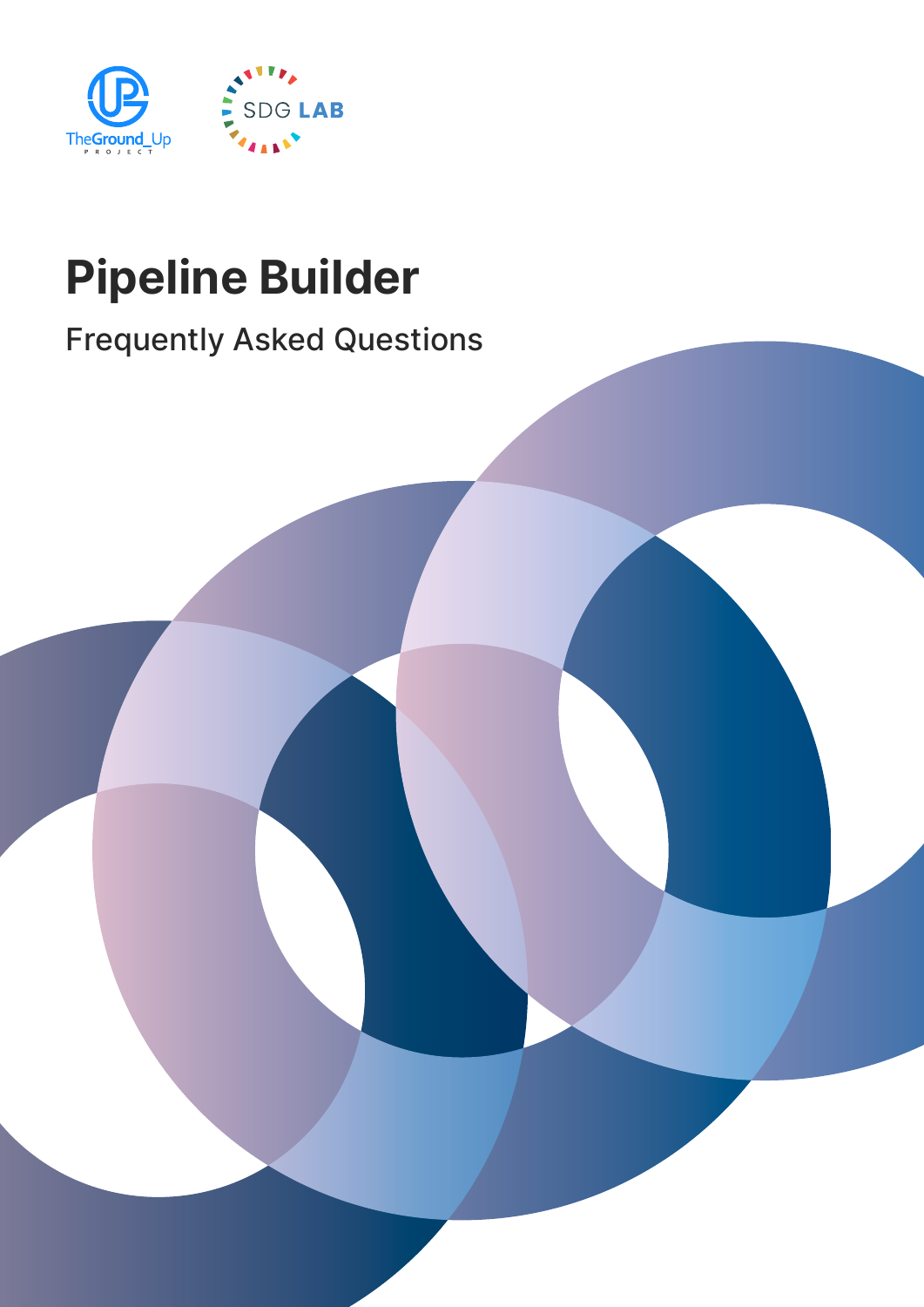### **Contents**

| $\bigcirc$ |     | Purpose of this document                                                                                                   | $\overline{2}$          |  |  |  |  |  |
|------------|-----|----------------------------------------------------------------------------------------------------------------------------|-------------------------|--|--|--|--|--|
| Ő          |     | <b>Context</b>                                                                                                             |                         |  |  |  |  |  |
| Ő          |     | The Pipeline Builder at a glance                                                                                           |                         |  |  |  |  |  |
| $\bigcirc$ |     | <b>Frequently Asked Questions</b>                                                                                          | 3                       |  |  |  |  |  |
|            | 1.  | What is the Pipeline Builder?                                                                                              | 3                       |  |  |  |  |  |
|            | 2.  | What problem is the Pipeline Builder trying to address?                                                                    | 3                       |  |  |  |  |  |
|            | 3.  | What are the aims of Pipeline Builder?                                                                                     | $\overline{\mathbf{4}}$ |  |  |  |  |  |
|            | 4.  | What will be the structure of Pipeline Builder?                                                                            | 4                       |  |  |  |  |  |
|            | 5.  | Why an intermediary model?                                                                                                 | 4                       |  |  |  |  |  |
|            | 6.  | Why is there a need to better use the SDGs as a roadmap<br>for investments?                                                | 5                       |  |  |  |  |  |
|            | 7.  | Aren't the SDGs the responsibility of governments or publicly<br>funded entities? Why are you targeting private investors? | 5                       |  |  |  |  |  |
|            | 8.  | Who are clients of the Pipeline Builder?                                                                                   | 5                       |  |  |  |  |  |
|            | 9.  | Could you give an example of how Pipeline Builder will work?                                                               | $6\phantom{1}6$         |  |  |  |  |  |
|            | 10. | What is the current stage of the project?                                                                                  | $6\phantom{1}6$         |  |  |  |  |  |
|            | 11. | What are the origins of the Pipeline Builder project?                                                                      | $6\phantom{1}6$         |  |  |  |  |  |
|            | 12. | How do you define 'success' for the Pipeline Builder project?                                                              | 6                       |  |  |  |  |  |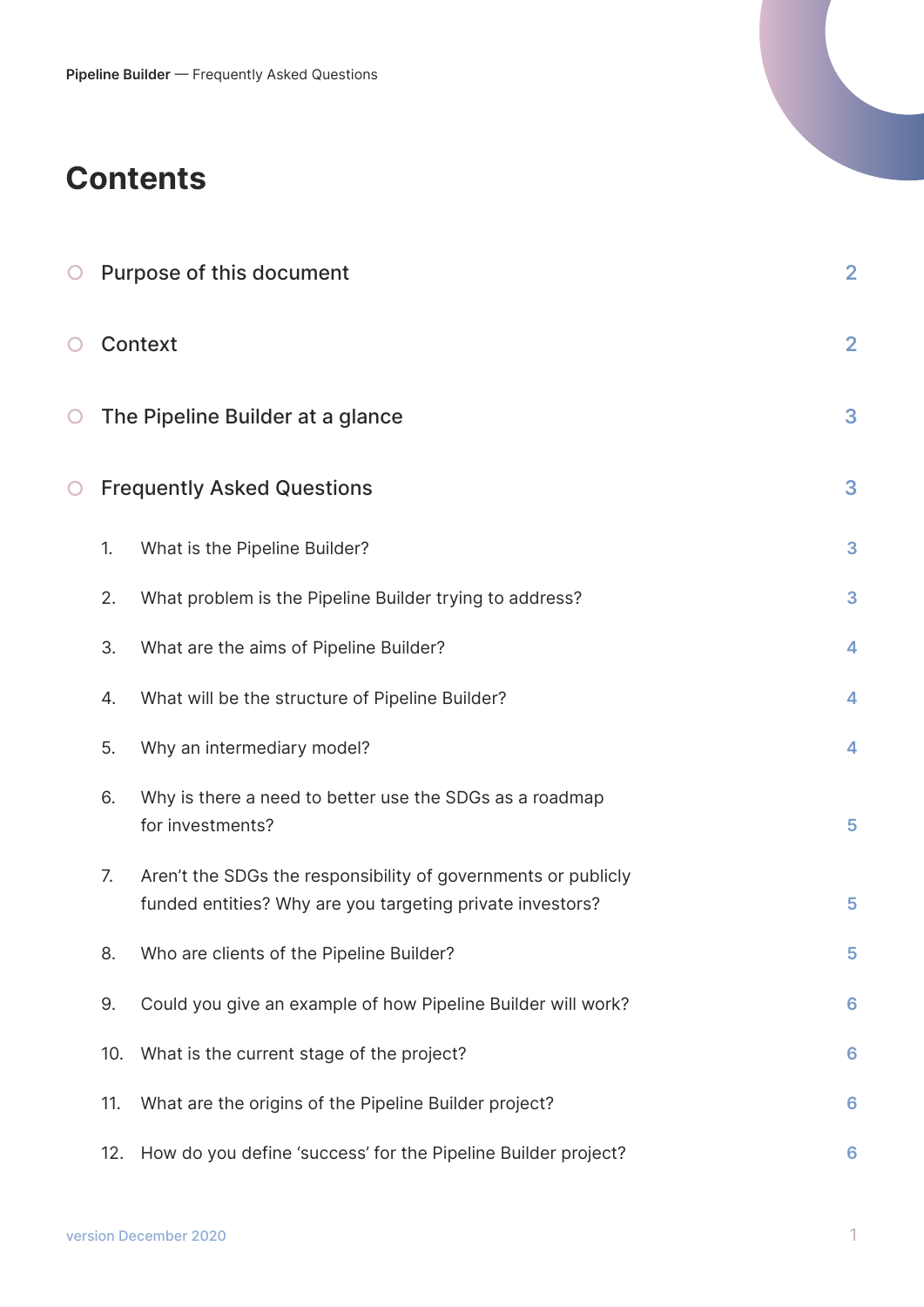## <span id="page-2-0"></span>Purpose of this document

This document provides answers to questions that have been received frequently from parties interested in the Pipeline Builder. It will be updated on a continuing basis.

# **Context**

#### THE SDGs – A UNIVERSAL PLAN FOR A SUSTAINABLE FUTURE

The [17 Sustainable Development Goals \(SDGs\)](https://sdgs.un.org/goals) of the 2030 Agenda represent a roadmap for achieving a sustainable future for people and planet. Adopted by 193 UN Member States in 2015, the SDGs have quickly become the global plan for solving humanity's biggest challenges. The goals apply to all countries and provide targets that are tangible, measurable and attainable.

Importantly, the SDGs provide sustainable development actors—from governments to the private sector to citizens—with a framework that can be translated into concrete policies and initiatives where impact, in many instances, is immediate.

Since the global goals were adopted five years ago, countries have developed national SDG roadmaps that identify priority SDGs where urgent efforts are required to achieve the objectives they have committed to. These priority goals have been structured into groups of sectors (e.g. renewables, education, health, etc.) that, from an investor perspective, represent an optimal set of investment opportunities.

While investment is flowing towards the SDGs, the pace and scale is insufficient to realize the goals by 2030—a situation further exacerbated by the global Coronavirus pandemic. A significant hurdle is that many investors do not see the SDGs as an investment case because the goals are rarely presented in this light, and, conversely, country SDG plans are not packaged to investors in a way that induces action. The effect of this misalignment is that investors are not accessing the full potential of SDG aligned investment opportunities.

#### ENTER PIPELINE BUILDER

The [Ground\\_Up Project,](https://www.groundupproject.net/) a Swiss-based impact finance advisor, is co-designing, together with the [SDG Lab](https://www.sdglab.ch/) at the United Nations in Geneva, the Pipeline Builder, an intermediary that streamlines the investment origination and distribution process to drive more capital to the SDGs. The project focuses on small and medium-sized enterprises (SMEs) in emerging markets.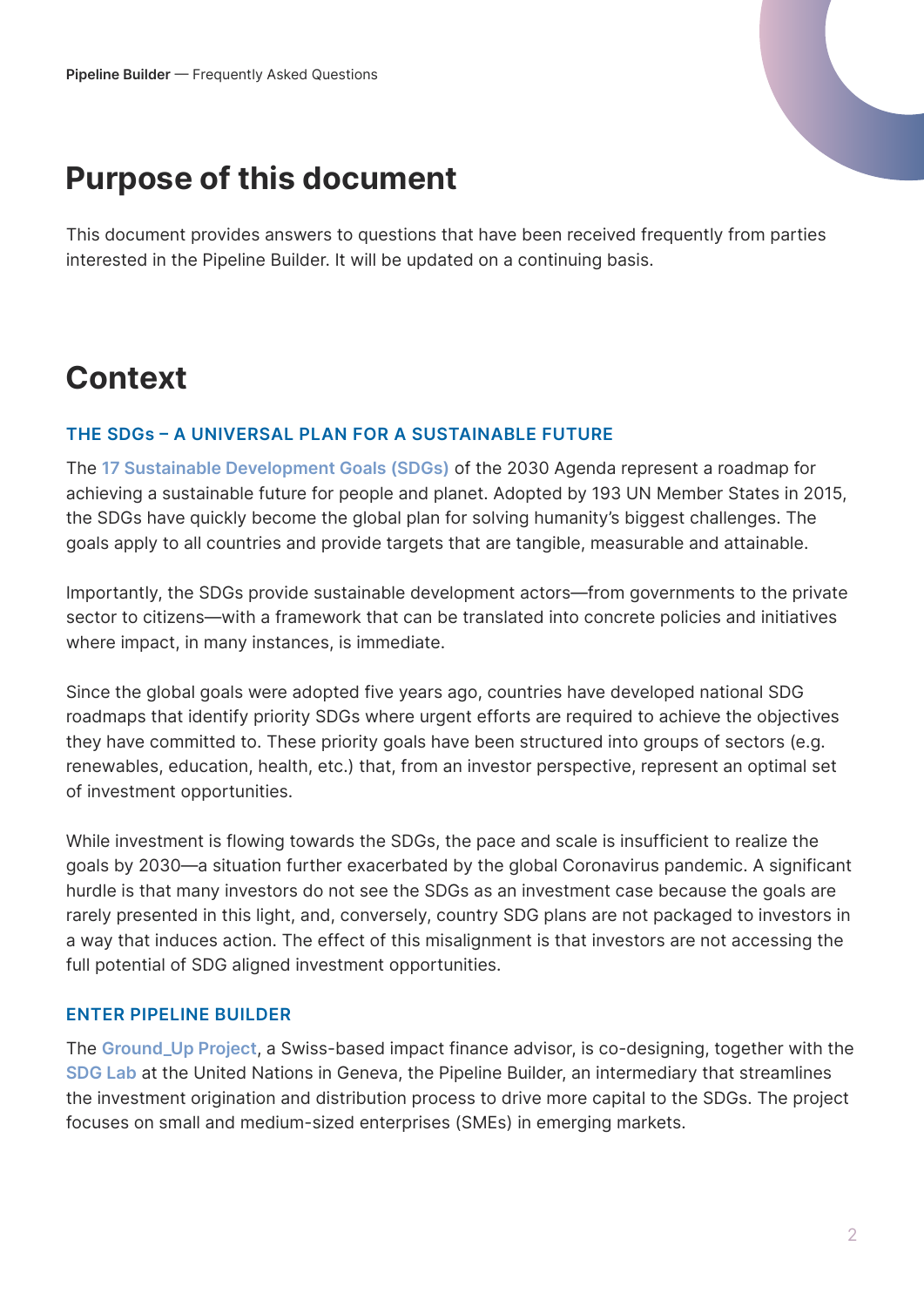# <span id="page-3-0"></span>The Pipeline Builder at a glance

| <b>COUNTRY SDG</b><br><b>PRIORITIES</b>                                                                                             | <b>SECTOR</b><br><b>ANALYSIS</b> | <b>ECOSYSTEM</b><br><b>MAPPING</b>                                                                                                                                                                                                 | <b>SDG LINKED</b><br><b>INVESTMENTS</b>                                                                                                                                   |  |
|-------------------------------------------------------------------------------------------------------------------------------------|----------------------------------|------------------------------------------------------------------------------------------------------------------------------------------------------------------------------------------------------------------------------------|---------------------------------------------------------------------------------------------------------------------------------------------------------------------------|--|
| <b>SDG roadmaps</b><br><b>Country SDG</b><br>plans define<br>sustainability<br>priorities or<br>priority sectors<br>for investment. | <b>Pipeline building</b>         | Guided by the SDG roadmaps and<br>other stakeholder analyses, Pipeline<br>Builder leverages existing networks to<br>originate and screen a vast range of<br>small and medium-sized enterprises<br>(SMEs) working in these priority | <b>Intermediation</b><br>Pipeline Builder acts<br>as an intermediary to<br>find and assess local<br>investments that are<br>directly sourced and<br>linked to a country's |  |
|                                                                                                                                     | sectors in emerging markets.     |                                                                                                                                                                                                                                    | SDG plan.                                                                                                                                                                 |  |

### Frequently Asked Questions

The following series of frequently asked questions offers answers to common queries posed to the Pipeline Builder project team.

#### 1. WHAT IS THE PIPELINE BUILDER?

Pipeline Builder is an intermediary that streamlines the investment "origination"— or sourcing and distribution — process to drive more capital to SDG-focused SMEs in emerging markets. Initiated in late 2019, Pipeline Builder is a partnership between the SDG Lab at UN Geneva and the Ground\_Up Project, a Swiss-based impact finance advisor, with initial financial support from the Swiss Development Corporation.

#### 2. WHAT PROBLEM IS THE PIPELINE BUILDER TRYING TO ADDRESS?

Today, SDG investment opportunities are not packaged to investors in a way that incentivizes their participation. Conversely, country level SDG agendas are often not presented in language and terms understood by investors. This miscommunication results in limited and small-scale financing of SMEs in emerging markets by investors.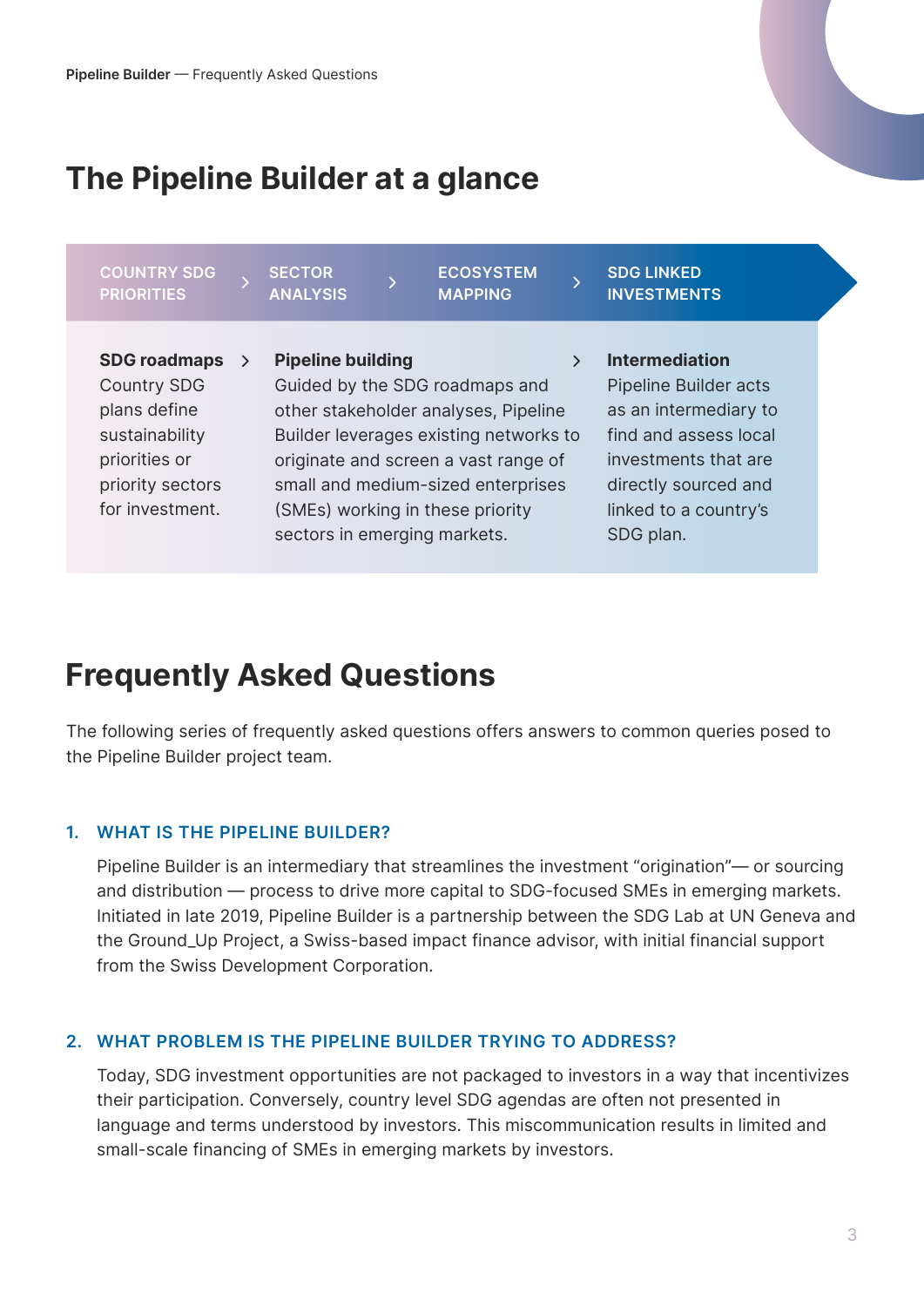#### <span id="page-4-0"></span>3. WHAT ARE THE AIMS OF PIPELINE BUILDER?

The aim of Pipeline Builder is twofold: One, to provide investors with a roadmap for turning country-level SDG priorities into investable opportunities that align countries' specific development goals with investors' investment goals while delivering risk-adjust returns. The premise of Pipeline Builder is that if investors and countries are more aligned, it will result in accelerating capital flow to the SDGs and encouraging new investors to explore opportunities in these emerging markets.

Two, to provide investors with SDG aligned investment opportunities more efficiently. Using a network of emerging market-based intermediaries, Pipeline Builder can access opportunities on a global scale, which allows investors to build diversified portfolios of direct and fund investments in emerging markets at a lower cost and with potentially less risk.

#### 4. WHAT WILL BE THE STRUCTURE OF PIPELINE BUILDER?

The intention is to create an intermediation process that works through existing and future partnerships leveraged by the SDG Lab, other UN actors at country level, such as the UN Development Programme (UNDP) and the UN Capital Development Fund (UNCDF). Pipeline Builder will be operationalized as a series of partnerships with market advisors as well as accelerators, impact hubs and other aggregators on the ground.

#### 5. WHY AN INTERMEDIARY MODEL?

The intermediary model is widely used in the investment sector, however, its use in the SDG and impact investing marketplace remains limited, especially in emerging markets. Additionally, without intermediaries, financial markets would not work. Pipeline Builder acts as a counterparty to Swiss and European based impact investors and advisors who are looking for SDG aligned opportunities.

At the same time, Pipeline Builder also acts as a counterparty to intermediaries based in emerging markets with the local knowledge and SME networks to find and assess local investments. This network approach can help mitigate the risks and high transaction costs associated with investing in such markets.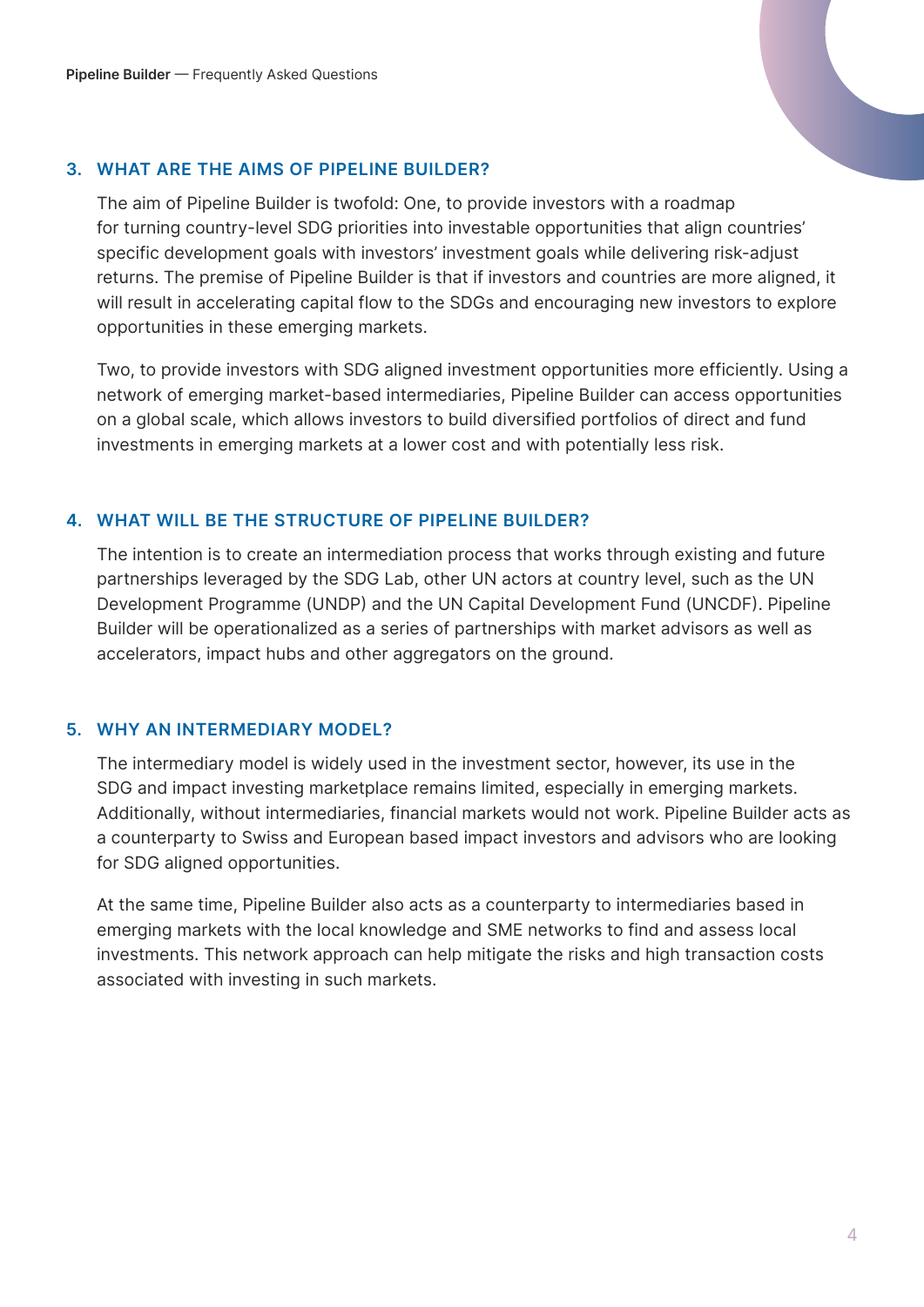#### <span id="page-5-0"></span>6. WHY IS THERE A NEED TO BETTER USE THE SDGs AS A ROADMAP FOR INVESTMENTS?

The global SDG agenda, adopted by 193 countries in 2015, provides investors with an investment framework to direct investments. By aligning with the sectors and themes that countries have identified in their SDG plans, investors can produce more effective impact and this impact can be directly tied to a country's SDG roadmap.

The SDG agenda has helped focus investors on putting the planet on a path to sustainability. But a gap and opportunity remains between SDG plans and global investors. Pipeline Builder aims to bridge this gap by adding the SDG framework to the investment process. At the start of the process, the SDGs help define the sectors and themes where investors want to invest and achieve impact. At the end, the SDG roadmap helps create better impact because investments are aligned with a country's goals. Reporting is equally improved by linking an investment impact to a particular SDG goal.

#### 7. AREN'T THE SDGs THE RESPONSIBILITY OF GOVERNMENTS OR PUBLICLY FUNDED ENTITIES? WHY ARE YOU TARGETING PRIVATE INVESTORS?

The annual financing gap to achieve the SDGs by 2030 is estimated to be USD 2.5 trillion this year's funding shortfall is expected to be much higher because of the COVID-19 crisis, making it increasingly clear that governments cannot fund their SDG priorities with public capital alone.

While there is increasing demand for private investment in SDG-related sectors, the scale of total transactions globally remains limited. This is particularly evident in emerging markets, despite the opportunity for high returns due to growing populations, economies and financial sectors. Private investors will move capital where opportunities are clearly linked to the SDGs and where financial returns make sense. Through its approach as an intermediary, Pipeline Builder sources opportunities that are attractive and investable.

#### 8. WHO ARE CLIENTS OF THE PIPELINE BUILDER?

Pipeline Builder primarily sources pipelines of SDG aligned investments for private investors, asset managers, family offices, corporate foundations and institutional investors. It can also be hired by aggregators of SMEs (such as accelerators, trade associations, etc.) to help them prove investment readiness and SDG alignment for investors. Furthermore, it can help aggregators secure access to capital for the SMEs they support. Lastly, Pipeline Builder can work with governments to help them build an investment case and attract investors to their priority, SDG aligned SME sectors.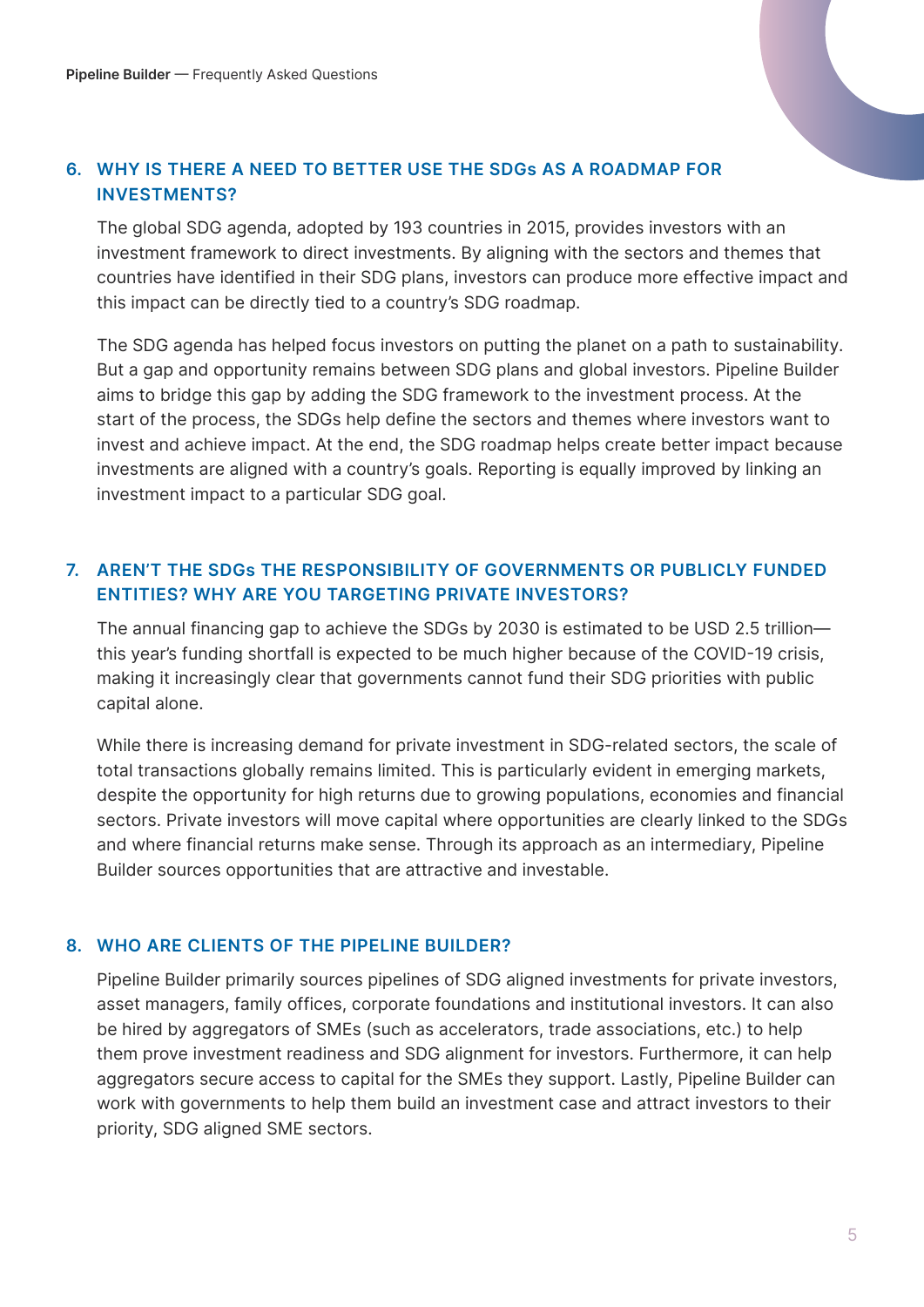#### <span id="page-6-0"></span>9. COULD YOU GIVE AN EXAMPLE OF HOW PIPELINE BUILDER WILL WORK?

The Pipeline Builder team is now piloting the intermediation approach with a government in West Africa. The team is working as part of a multi-stakeholder process with country officials, the UN, finance and the private sector to understand priority areas and the SDG funding gap. The team is mapping opportunities in SDG priority sectors in order to develop a structured national SME SDG investment pipeline that can be brought to international investors.

The next stage will see the team work with those investors to build more tailored pipelines that match their targeted priorities, risk appetite and capital allocation frameworks.

#### 10. WHAT IS THE CURRENT STAGE OF THE PROJECT?

In addition to testing the project approach in a pilot country, the Pipeline Builder team is identifying potential investment opportunities – actual pipelines across a handful of countries – with the goal to set up a first pilot transaction in the next 18 months. In parallel, to advance the project, the team is fundraising to secure financial contributions from governments, philanthropies and the private sector.

#### 11. WHAT ARE THE ORIGINS OF THE PIPELINE BUILDER PROJECT?

Pipeline Builder was conceptualized in the context of a Geneva-based collaboration between a diverse group of finance and development actors convened by the SDG Lab, International Institute for Sustainable Development (IISD), and Sustainable Finance Geneva (SFG). The SDG Lab is incubating the project through its pilot phase. The project is managed by the Ground\_Up Project and received financial support from the Swiss Agency for Development Cooperation.

#### 12. HOW DO YOU DEFINE 'SUCCESS' FOR THE PIPELINE BUILDER PROJECT?

Pipeline Builder will be successful when capital, at scale, is accelerated towards the realization of the SDG agenda. Pipeline Builder will contribute to this outcome by becoming the go-to intermediation process for investors to engage in SDG aligned investment opportunities in emerging economies.